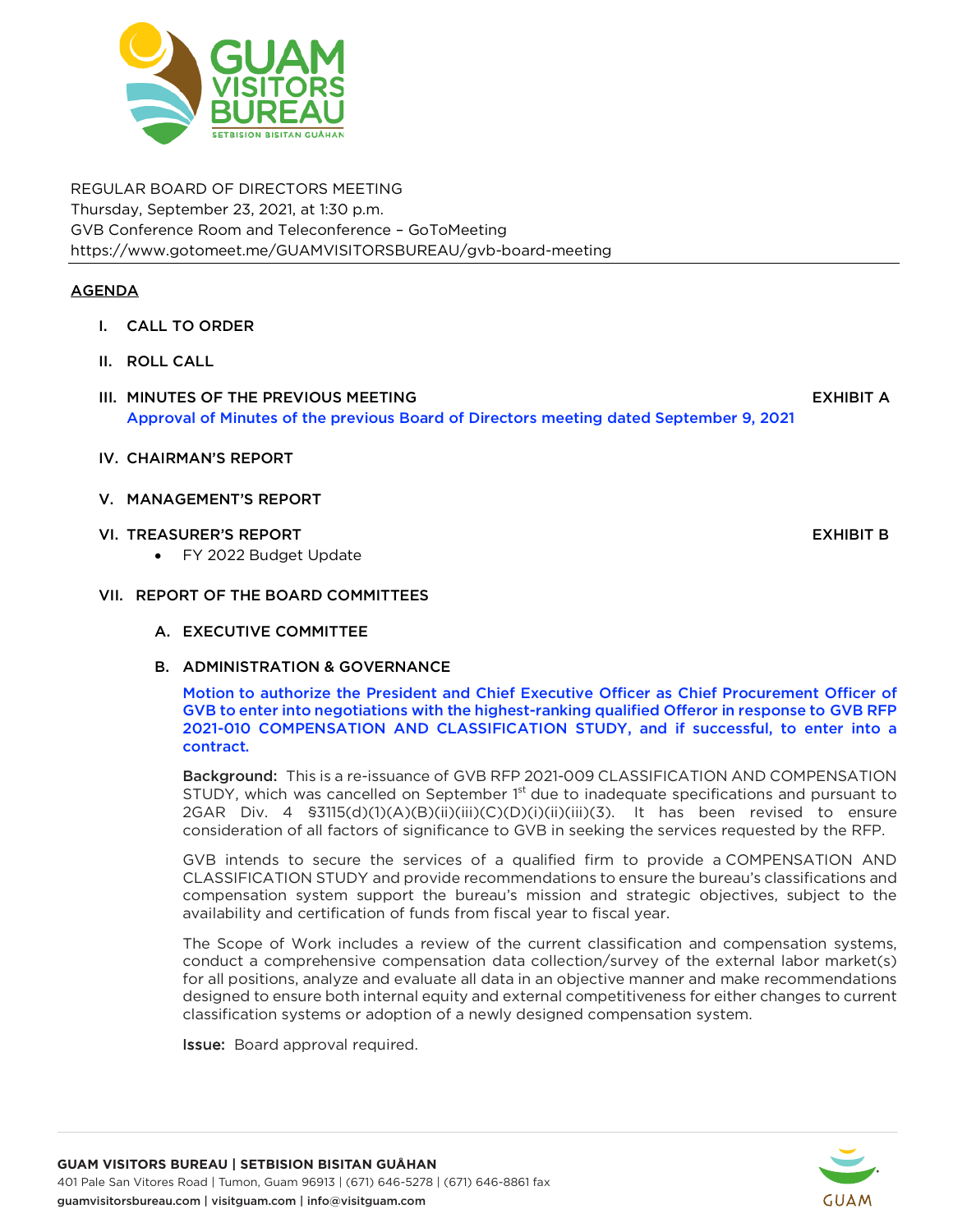## C. REOPENING TASK FORCE

## D. AIR SERVICE DEVELOPMENT

## E. TAIWAN EXHIBIT C

Committee Meeting Minutes – September 10, 2021

## F. DESTINATION MANAGEMENT/VISITOR & SAFETY SATISFACTION

Motion to approve authorization of the President and CEO as Chief Procurement Officer of GVB to enter into a contract with the lowest responsible and responsive bidder for GVB IFB 2021-001 TUMON TRASH AND RECYCLING MAINTENANCE.

Background: The project consists of furnishing all necessary labor, materials, equipment, tools and services to provide trash and recycling maintenance along the designated sites in Tumon as provided for in the Technical Specification and Bid Schedule.

Issue: Board approval required.

## G. CULTURAL HERITAGE, COMMUNITY OUTREACH & BRANDING

#### H. RESEARCH / MEMBERSHIP

- I. SPORTS & EVENTS
- J. JAPAN EXHIBIT D Committee Meeting Minutes – September 14, 2021

K. KOREA EXHIBIT E Committee Meeting Minutes – September 14, 2021

Motion to roll over the Marketing Department's FY2021 remaining balances to FY2022 budget funds. Budget rollovers to remain in their specific market accounts.

**Background:** The ongoing pandemic has continuously affected the tourism industry. Some monies were not spent in its entirety for anticipated projects, promotions, or incentives due to the current market situations. The monies have been reprogrammed and are committed to ongoing projects set for the next couple of months.

Tourism is anticipated to improve in FY2022. A rollover of the Marketing Department's remaining FY2021 balances in each respective market into their FY2022 budget funds will help add additional support since GVB could not receive its full budget request.

GVB is in the process of closing out FY2021 accounts and is expecting to process September invoices by October 15<sup>th</sup>. The remaining balances below are anticipated after September invoices are paid.

Budget Balances: Korea: \$3,716.73 Taiwan: \$1,357.21 Pacific: \$6,365.00 Digital and Social Media: \$74,408.00

Issue: Board approval required.